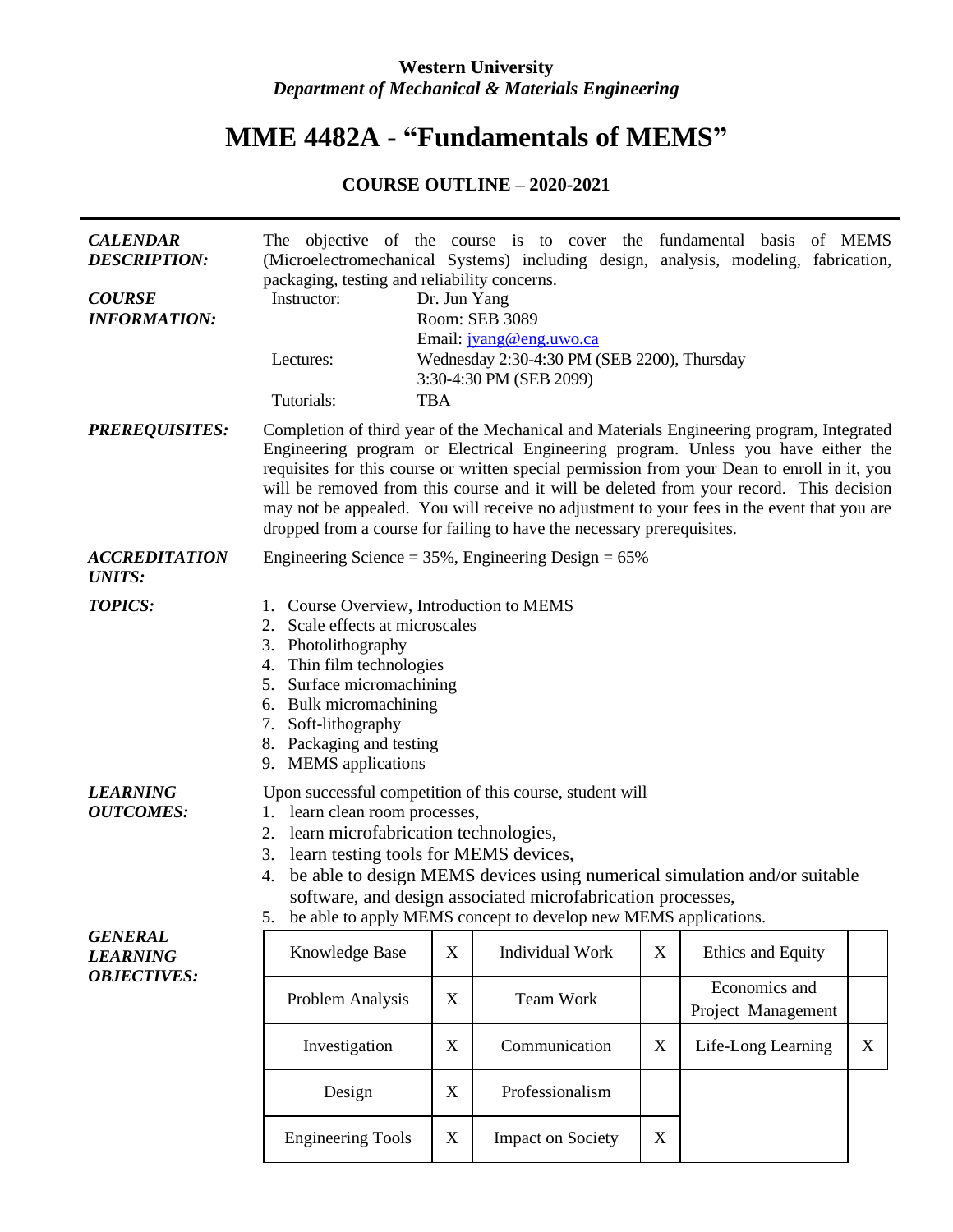| <b>CONTACT HOURS:</b>         | 3 lecture hours, 3 tutorial hours, half course                                                                                                                                                                                                                                                                                                                                                                             |  |  |  |  |  |
|-------------------------------|----------------------------------------------------------------------------------------------------------------------------------------------------------------------------------------------------------------------------------------------------------------------------------------------------------------------------------------------------------------------------------------------------------------------------|--|--|--|--|--|
| <b>TEXT:</b><br>(Recommended) | 1. Mohamed Gad-el-Hak, The MEMS handbook, Second Edition, London, CRC<br>Press, c2006                                                                                                                                                                                                                                                                                                                                      |  |  |  |  |  |
|                               | 2. M. Madou, Fundamentals of Microfabrication and Nanotechnology, Third<br>Edition, New York: CRC Press, 2011.<br>3. Chang Liu, Foundations of MEMS, Pearson Education, NJ, 2006                                                                                                                                                                                                                                           |  |  |  |  |  |
| <b>REFERENCES:</b>            | Research papers, instructor to suggest.                                                                                                                                                                                                                                                                                                                                                                                    |  |  |  |  |  |
| <b>COMPUTING:</b>             | Basic programming skills will be advantageous. Some problems may be formulated for<br>numerical solution. Available software packages include:<br><b>ANSYS</b><br><b>COMSOL</b><br>AutoCAD, SolidWorks or any other CAD software                                                                                                                                                                                           |  |  |  |  |  |
| <b>UNITS:</b>                 | S.I.                                                                                                                                                                                                                                                                                                                                                                                                                       |  |  |  |  |  |
| <b>EVALUATION:</b>            | The final grade is computed as follows:<br>The course grade will be determined on homework assignments, exams/term test,<br>presentations and project report.                                                                                                                                                                                                                                                              |  |  |  |  |  |
|                               | 20%<br>Homework assignments<br>Assigned week of Sep. 21, 2020<br>Due: October 1, 2020<br>Assigned week of Oct. 5, 2020<br>Due: October 15, 2020                                                                                                                                                                                                                                                                            |  |  |  |  |  |
|                               | 30%<br>Term test<br>Week of Nov. 23, 2020<br>Open book exam                                                                                                                                                                                                                                                                                                                                                                |  |  |  |  |  |
|                               | 50%<br>Term Project and Presentation<br>Presentation: the weeks of Nov. 23 and Nov. 30, 2020<br>Project report<br>Due: Dec. 10, 2020                                                                                                                                                                                                                                                                                       |  |  |  |  |  |
| <b>ENGLISH:</b>               | In accordance with Senate and Faculty Policy, students may be penalized up to 10% of the<br>marks on all assignments, tests and examinations for the improper use of English.<br>Additionally, poorly written work with the exception of final examinations may be returned<br>without grading. If resubmission of the work is permitted, it may be graded with marks<br>deducted for poor English and/or late submission. |  |  |  |  |  |
| <b>ATTENDANCE:</b>            | Any student who, in the opinion of the instructor, is absent too frequently from class or<br>laboratory periods in any course, will be reported to the Dean (after due warning has been<br>given). On the recommendation of the Department concerned, and with the permission of<br>the Dean, the student will be debarred from taking the regular examination in the course.                                              |  |  |  |  |  |
| <b>CHEATING:</b>              | University policy states that cheating, including plagiarism, is a scholastic offense. The<br>commission of a scholastic offence is attended by academic penalties which might include<br>expulsion from the program. If you are caught cheating, there will be no second warning.<br>(see Scholastic Offence Policy in the Western Academic Calendar).                                                                    |  |  |  |  |  |
| SSD:                          | Please contact the course instructor if you require material in an alternate format or if any<br>other arrangements can make this course more accessible to you. You may also wish to<br>contact Services for Students with Disabilities (SSD) at $661-2111$ x 82147 for any specific<br>question regarding an accommodation.                                                                                              |  |  |  |  |  |
| <b>NOTE:</b>                  | The above topics and outline are subject to adjustments and changes as needed. Students<br>who have failed an Engineering course (ie.<50%) must repeat all components of the                                                                                                                                                                                                                                               |  |  |  |  |  |